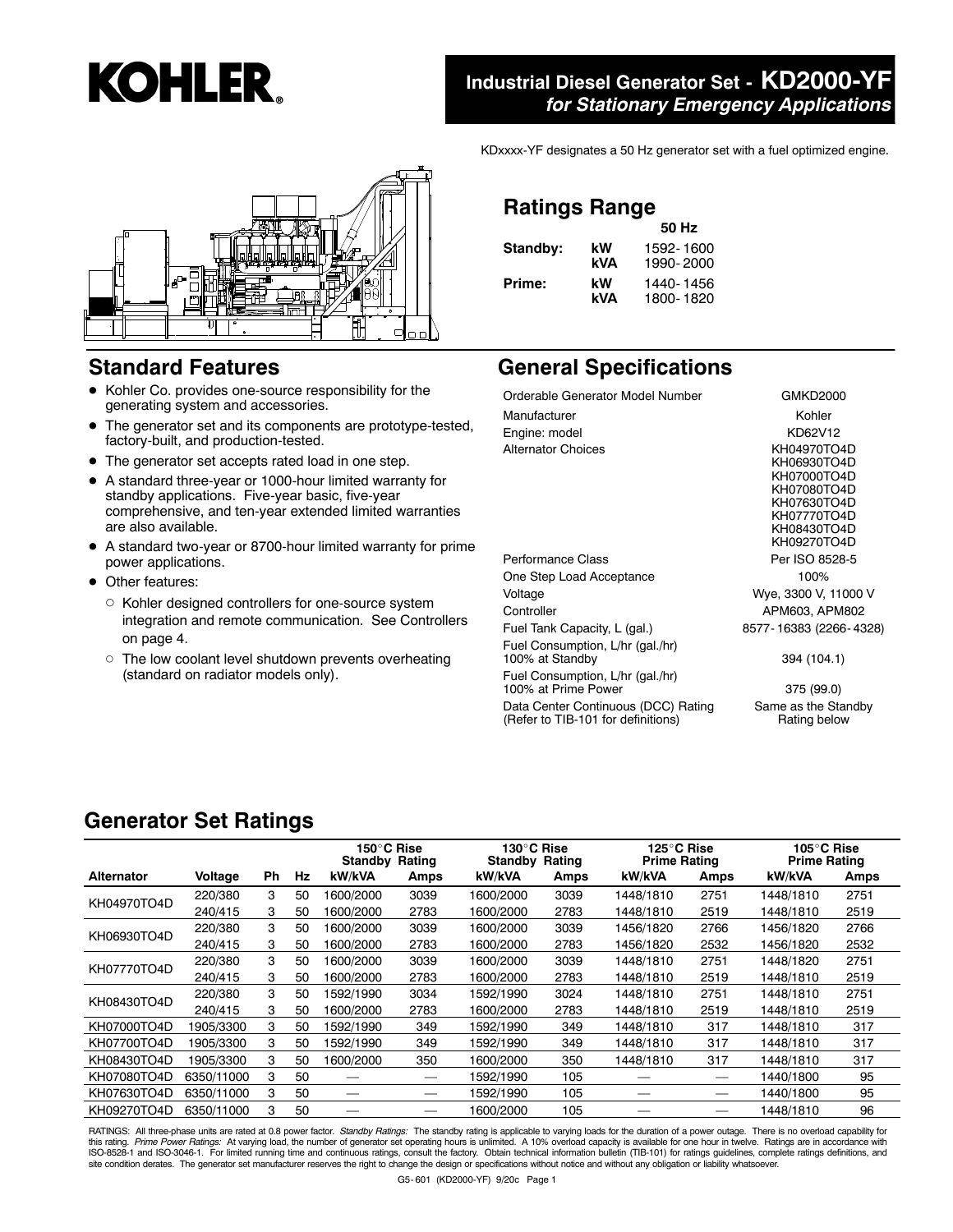# **KOHLER.**

#### **Industrial Diesel Generator Set - KD2000-YF** *for Stationary Emergency Applications*

**Fuel Consumption 50 Hz Diesel, Lph (gph) at % load Standby Rating** 100% 394 (104.1) 75% 311 (82.1) 50% 217 (57.4) 25% 126 (33.4) **Diesel, Lph (gph) at % load Prime Rating** 100% 375 (99.0) 75% 286 (78.3) 50% 216 (57.0) 25% 138 (36.4) **Radiator System 50 Hz** Ambient temperature,  $^{\circ}C$  ( $^{\circ}F$ )\* 50 (122) Engine jacket water capacity, L (gal.) 356 (94)

| <b>Engine Specifications</b>                                      | 50 Hz                                 |  |  |  |
|-------------------------------------------------------------------|---------------------------------------|--|--|--|
| Manufacturer                                                      | Kohler                                |  |  |  |
| Engine: model                                                     | KD62V12                               |  |  |  |
| Engine: type                                                      | 4-Cycle, Turbocharged,<br>Intercooled |  |  |  |
| Cylinder arrangement                                              | 12-V                                  |  |  |  |
| Displacement, L (cu. in.)                                         | 62 (3783)                             |  |  |  |
| Bore and stroke, mm (in.)                                         | 175 x 215 (6.89 x 8.46)               |  |  |  |
| Compression ratio                                                 | 16.0:1                                |  |  |  |
| Piston speed, m/min. (ft./min.)                                   | 645 (2116)                            |  |  |  |
| Main bearings: quantity, type                                     | 7, Precision Half Shells              |  |  |  |
| Rated rpm                                                         | 1500                                  |  |  |  |
| Max. power at rated rpm, kWm (BHP)                                | 1718 (2304)                           |  |  |  |
| Cylinder head material                                            | Cast Iron                             |  |  |  |
| Crankshaft material                                               | Steel                                 |  |  |  |
| Valve (exhaust) material                                          | Steel                                 |  |  |  |
| Governor: type, make/model                                        | <b>KODEC Electronic Control</b>       |  |  |  |
| Frequency regulation, no-load to-full load                        | Isochronous                           |  |  |  |
| Frequency regulation, steady state                                | ±0.25%                                |  |  |  |
| Frequency                                                         | Fixed                                 |  |  |  |
| Air cleaner type, all models                                      | Dry                                   |  |  |  |
| <b>Lubricating System</b>                                         | 50 Hz                                 |  |  |  |
| Type                                                              | <b>Full Pressure</b>                  |  |  |  |
| Oil pan capacity with filter (initial fill),<br>$L$ (qt.)         | 335 (354)                             |  |  |  |
| Oil filter: quantity, type                                        | 6, Cartridge                          |  |  |  |
| Oil cooler                                                        | Water-Cooled                          |  |  |  |
| Kohler recommends the use of Kohler Genuine oil and filters.<br>ş |                                       |  |  |  |
| <b>Fuel System</b>                                                | 50 Hz                                 |  |  |  |
| Fuel supply line, min. ID, mm (in.)<br>25 (1.0)                   |                                       |  |  |  |

Fuel return line, min. ID, mm (in.) 19 (0.75) Max. fuel flow, Lph (gph) 400 (106)

connection, kPa (in. Hg)  $-30/30$  (-8.8/8.8) Max. return line restriction, kPa (in. Hg) 30 (8.9)

Min./max. fuel pressure at engine supply

| kW, dry exhaust, kW (Btu/min.)                                                                                  | 580 (33013)           |
|-----------------------------------------------------------------------------------------------------------------|-----------------------|
| Charge cooler water flow, Lpm (qpm)                                                                             | 500 (132)             |
| Heat rejected to charge cooling water at<br>rated kW, dry exhaust, kW (Btu/min.)                                | 380 (21629)           |
| Water pump type                                                                                                 | Centrifugal           |
| Fan diameter, including blades, mm (in.)                                                                        | 2434 (96)             |
| Fan, kWm (HP)                                                                                                   | 52 (69.7)             |
| Max. restriction of cooling air, intake and<br>discharge side of radiator, kPa (in. $H_2O$ )                    | 0.125(0.5)            |
| * Enclosure with enclosed silencer reduces ambient temperature<br>capability by $5^{\circ}$ C (9 $^{\circ}$ F). |                       |
| <b>Remote Radiator System</b> †                                                                                 | 50 Hz                 |
| Exhaust manifold type                                                                                           | Dry                   |
| Connection sizes:                                                                                               | Class 150 ANSI Flange |
| Water inlet/outlet, mm (in.)                                                                                    | 216 (8.5) Bolt Circle |
| Intercooler inlet/outlet, mm (in.)                                                                              | 178 (7.0) Bolt Circle |

engine, L (gal.) 643 (170) Engine jacket water flow, Lpm (gpm) 1800 (476)

Radiator system capacity, including

Heat rejected to cooling water at rated

| Connection sizes:                                               | Class 150 ANSI Fland  |
|-----------------------------------------------------------------|-----------------------|
| Water inlet/outlet, mm (in.)                                    | 216 (8.5) Bolt Circle |
| Intercooler inlet/outlet, mm (in.)                              | 178 (7.0) Bolt Circle |
| Static head allowable<br>above engine, kPa (ft. $H_2O$ )        | 70 (23.5)             |
| † Contact your local distributor for cooling system options and |                       |

specifications based on your specific requirements.

Recommended fuel #2 Diesel ULSD

Fuel filter: quantity, type 1, Primary Engine Filter 1, Fuel/Water Separator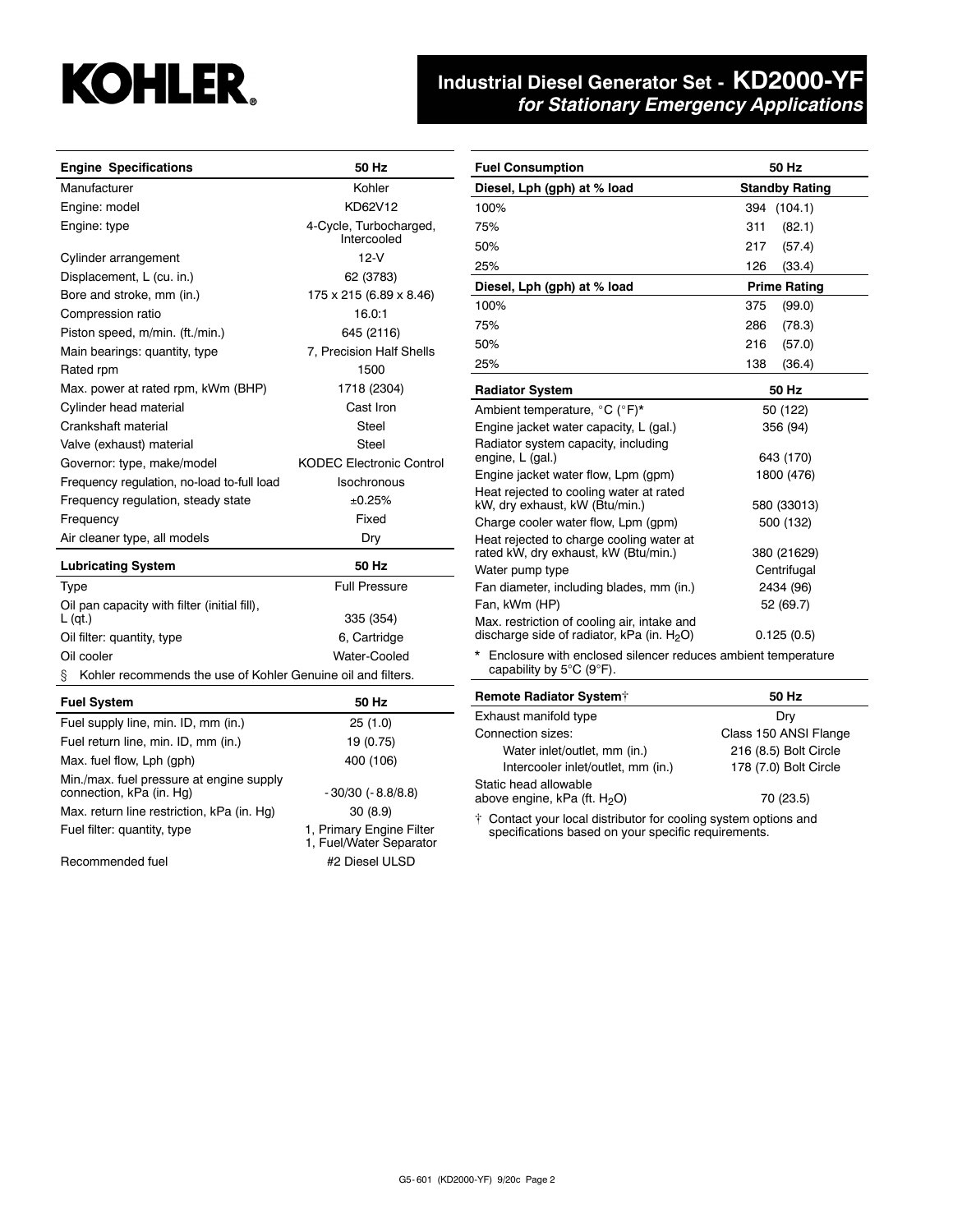# **KOHLER.**

## **Industrial Diesel Generator Set - KD2000-YF** *for Stationary Emergency Applications*

| <b>Exhaust System</b>                                                                                                                                                                                                                                                                                                                                                                         | 50 Hz                                                             |
|-----------------------------------------------------------------------------------------------------------------------------------------------------------------------------------------------------------------------------------------------------------------------------------------------------------------------------------------------------------------------------------------------|-------------------------------------------------------------------|
| Exhaust flow at rated kW, $m^3$ /min. (cfm)                                                                                                                                                                                                                                                                                                                                                   | 345 (12184)                                                       |
| Exhaust temperature at rated kW at<br>25°C (77°F) ambient, dry exhaust,<br>$^{\circ}$ C ( $^{\circ}$ F)                                                                                                                                                                                                                                                                                       | 460 (860)                                                         |
| Maximum allowable back pressure,<br>kPa (in. Hg)                                                                                                                                                                                                                                                                                                                                              | 8.5(2.5)                                                          |
| Exh. outlet size at eng. hookup, mm (in.)                                                                                                                                                                                                                                                                                                                                                     | See ADV drawing                                                   |
| <b>Electrical System</b>                                                                                                                                                                                                                                                                                                                                                                      | 50 Hz                                                             |
| Battery charging alternator:                                                                                                                                                                                                                                                                                                                                                                  |                                                                   |
| Ground (negative/positive)                                                                                                                                                                                                                                                                                                                                                                    | Negative                                                          |
| Volts (DC)                                                                                                                                                                                                                                                                                                                                                                                    | 24                                                                |
| Ampere rating                                                                                                                                                                                                                                                                                                                                                                                 | 140                                                               |
| Starter motor qty. at starter motor power<br>rating, rated voltage (DC)                                                                                                                                                                                                                                                                                                                       | Standard: 2 @ 9 kW, 24;<br>Redundant (optional);<br>2 @ 15 kW, 24 |
| Battery, recommended cold cranking<br>amps (CCA):                                                                                                                                                                                                                                                                                                                                             |                                                                   |
| Quantity, CCA rating each, type<br>(with standard starters)                                                                                                                                                                                                                                                                                                                                   | 4, 1110, AGM                                                      |
| Quantity, CCA rating each, type<br>(with redundant starters)                                                                                                                                                                                                                                                                                                                                  | 8, 1110, AGM                                                      |
| Battery voltage (DC)                                                                                                                                                                                                                                                                                                                                                                          | 12                                                                |
| <b>Air Requirements</b>                                                                                                                                                                                                                                                                                                                                                                       | 50 Hz                                                             |
| Radiator-cooled cooling air,<br>m <sup>3</sup> /min. (scfm)‡                                                                                                                                                                                                                                                                                                                                  | 2549 (90000)                                                      |
| Cooling air required for generator set<br>when equipped with city water cooling or<br>remote radiator, based on 14°C (25°F)                                                                                                                                                                                                                                                                   |                                                                   |
| rise, m <sup>3</sup> /min. (scfm) $\ddagger$                                                                                                                                                                                                                                                                                                                                                  | 930 (32858)                                                       |
| Combustion air, m <sup>3</sup> /min. (cfm)                                                                                                                                                                                                                                                                                                                                                    | 118 (4167)                                                        |
| Heat rejected to ambient air:                                                                                                                                                                                                                                                                                                                                                                 |                                                                   |
| Engine, kW (Btu/min.)                                                                                                                                                                                                                                                                                                                                                                         | 90 (5123)                                                         |
| Alternator, kW (Btu/min.)                                                                                                                                                                                                                                                                                                                                                                     | 160 (9099)                                                        |
| $\lambda$ . $\lambda$ . $\lambda$ . $\lambda$ . $\lambda$ . $\lambda$ . $\lambda$ . $\lambda$ . $\lambda$ . $\lambda$ . $\lambda$ . $\lambda$ . $\lambda$ . $\lambda$ . $\lambda$ . $\lambda$ . $\lambda$ . $\lambda$ . $\lambda$ . $\lambda$ . $\lambda$ . $\lambda$ . $\lambda$ . $\lambda$ . $\lambda$ . $\lambda$ . $\lambda$ . $\lambda$ . $\lambda$ . $\lambda$ . $\lambda$ . $\lambda$ |                                                                   |

 $\ddagger$  Air density = 1.20 kg/m<sup>3</sup> (0.075 lbm/ft<sup>3</sup>)

|                            | <b>Alternator Specifications</b>         | 50 Hz                                                      |  |  |
|----------------------------|------------------------------------------|------------------------------------------------------------|--|--|
| Type                       |                                          | 4-Pole, Rotating-Field                                     |  |  |
| Exciter type               |                                          | Brushless, Permanent-<br><b>Magnet Pilot Exciter</b>       |  |  |
| Voltage regulator          |                                          | Solid-State, Volts/Hz                                      |  |  |
| Insulation:                |                                          | NEMA MG1, UL 1446,<br>Vacuum Pressure<br>Impregnated (VPI) |  |  |
| Material                   |                                          | Class H, Synthetic,<br>Nonhygroscopic                      |  |  |
|                            | Temperature rise                         | 130°C, 150°C Standby                                       |  |  |
| Bearing: quantity, type    |                                          | 1 or 2, Sealed                                             |  |  |
| Coupling                   |                                          | Flexible Disc or Coupling                                  |  |  |
| Amortisseur windings       |                                          | Full                                                       |  |  |
|                            | Alternator winding type (up to 600 V)    | Random Wound                                               |  |  |
|                            | Alternator winding type (above 600 V)    | Form Wound                                                 |  |  |
| Rotor balancing            |                                          | 125%                                                       |  |  |
|                            | Voltage regulation, no-load to full-load | ±0.25%                                                     |  |  |
| Unbalanced load capability |                                          | 100% of Rated<br><b>Standby Current</b>                    |  |  |
| Peak motor starting kVA:   |                                          | (35% dip for<br>voltages below)                            |  |  |
| 380 V                      | KH04970TO4D                              | 3259                                                       |  |  |
| 380 V                      | KH06930TO4D                              | 4500                                                       |  |  |
| 380 V                      | KH07770TO4D                              | 5389                                                       |  |  |
| 380 V                      | KH08430TO4D                              | 6198                                                       |  |  |
| 3300 V                     | KH07000TO4D                              | 6803                                                       |  |  |
| 3300 V                     | KH07770TO4D                              | 6251                                                       |  |  |
| 3300 V                     | KH08430TO4D                              | 8164                                                       |  |  |
| 11000 V                    | KH07080TO4D                              | 3863                                                       |  |  |
| 11000 V                    | KH07630TO4D                              | 4273                                                       |  |  |
| 11000 V                    | KH09270TO4D                              | 4838                                                       |  |  |

#### **Alternator Standard Features**

- The pilot-excited, permanent magnet (PM) alternator provides superior short-circuit capability.
- $\bullet$  All models are brushless, rotating-field alternators.
- NEMA MG1, IEEE, and ANSI standards compliance for temperature rise and motor starting.
- Sustained short-circuit current of up to 300% of the rated current for up to 10 seconds.
- Sustained short-circuit current enabling downstream circuit breakers to trip without collapsing the alternator field.
- Self-ventilated and dripproof construction.
- Superior voltage waveform from two-thirds pitch windings and skewed stator.
- **•** Brushless alternator with brushless pilot exciter for excellent load response.

**NOTE:** See TIB- 102 Alternator Data Sheets for alternator application data and ratings, efficiency curves, voltage dip with motor starting curves, and short circuit decrement curves.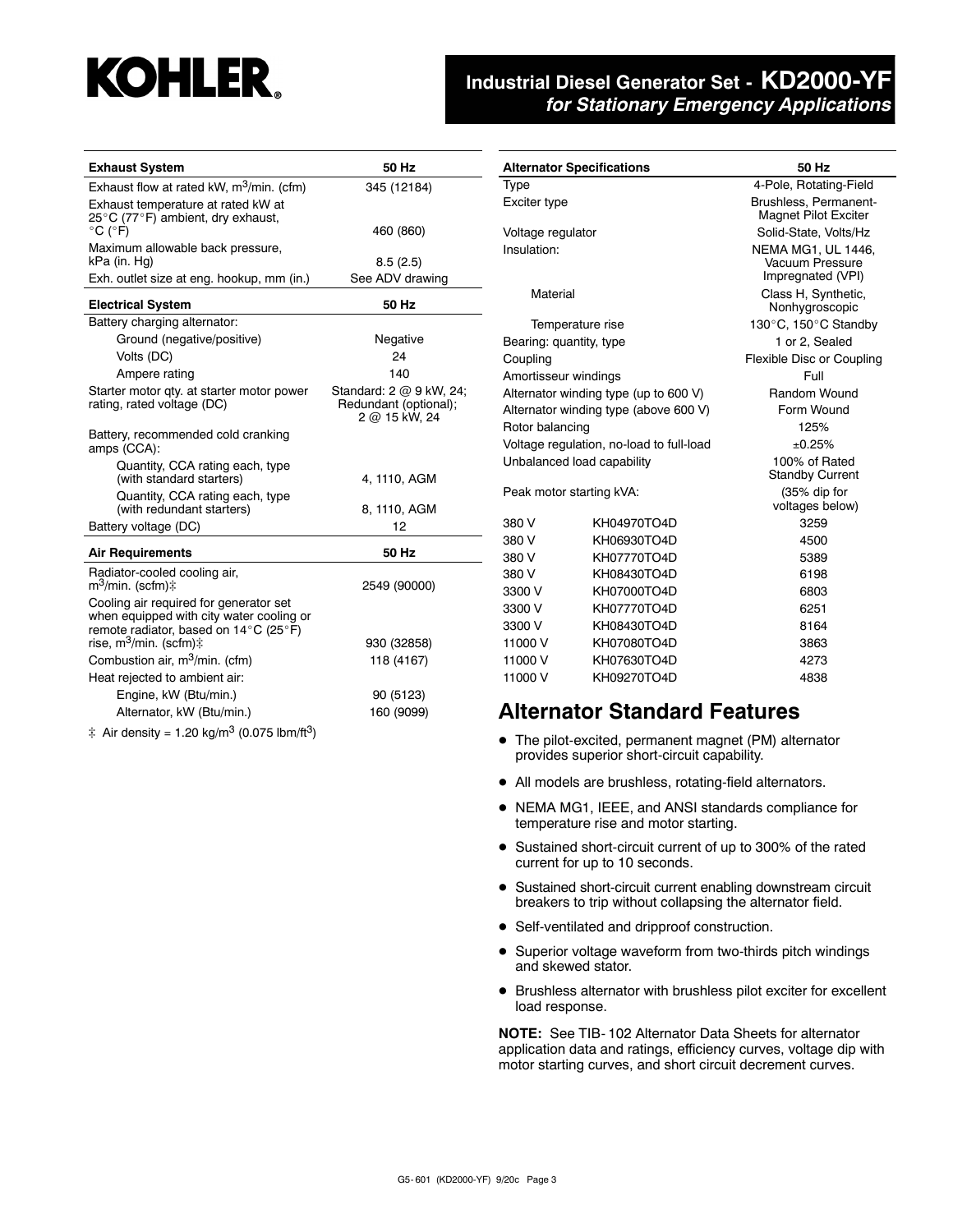# **KOHLER.**

## **Controllers**



#### **APM802 Controller**

Provides advanced control, system monitoring, and system diagnostics for optimum performance and compatibility.

- 12-inch graphic display with touch screen and menu control provide easy local data access
- $\bullet$  Measurements are selectable in metric or English units
- User language is selectable
- $\bullet$  Two USB ports allow connection of a flash drive, mouse, or keypad
- Electrical data, mechanical data, and system settings can be saved to a flash drive
- Ethernet port allows connection to a PC type computer or Ethernet switch
- The controller supports Modbus<sup>®</sup> RTU and TCP protocols
- NFPA 110 Level 1 capability

Refer to G6-152 for additional controller features and accessories.

Modbus<sup>®</sup> is a registered trademark of Schneider Electric.

# **KOHI EE**

#### **APM603 Controller**

Provides advanced control, system monitoring, and system diagnostics for optimum performance and compatibility.

- 7-inch graphic display with touch screen and menu control provides easy local data access
- Measurements are selectable in metric or English units
- Paralleling capability to control up to 8 generators on an isolated bus with first-on logic, synchronizer, kW and kVAR load sharing, and protective relays
- Note: Parallel with other APM603 controllers only
- **•** Generator management to turn paralleled generators off and on as required by load demand
- $\bullet$  Load management to connect and disconnect loads as required
- · Controller supports Modbus<sup>®</sup> RTU, Modbus® TCP, SNMP and BACnet<sup>®</sup>
- $\bullet$  Integrated voltage regulator with  $\pm 0.25\%$  regulation
- $\bullet$  Built-in alternator thermal overload protection
- $\bullet$  UL-listed overcurrent protective device
- NFPA 110 Level 1 capability

Refer to G6-162 for additional controller features and accessories.

BACNet<sup>®</sup> is a registered trademark of ASHRAE.

### **Industrial Diesel Generator Set - KD2000-YF** *for Stationary Emergency Applications*

#### **Codes and Standards**

- Engine- generator set is designed and manufactured in facilities certified to standards ISO2008:9001 and ISO2004:14001.
- $\bullet$  Generator set meets NEMA MG1, BS5000, ISO, DIN EN, and IEC standards, NFPA 110
- Engine generator set is tested to ISO 8528-5 for transient response.
- The generator set and its components are prototype-tested, factory-built, and production-tested.

# **Third-Party Compliance**

#### **Available Approvals and Listings**

 $\Box$  cULus Listing (fuel tanks only)

## **Warranty Information**

- A standard three-year or 1000-hour limited warranty for standby applications. Five-year basic, five-year comprehensive, and ten-year extended limited warranties are also available.
- A standard two-year or 8700-hour limited warranty for prime power applications.

#### **Available Warranties for Standby Applications**

- 5-Year Basic Limited Warranty
- 5-Year Comprehensive Limited Warranty
- 10-Year Major Components Limited Warranty

#### **Standard Features**

- Closed Crankcase Ventilation (CCV) Filters
- **Customer Connection**
- Local Emergency Stop Switch
- **Oil Drain and Coolant Drain Extension**
- Operation and Installation Literature
- Fan Bearing Grease Extension
- **•** Generator Heater
- Fuel/Water Separator
- Spring Isolation Under the Skid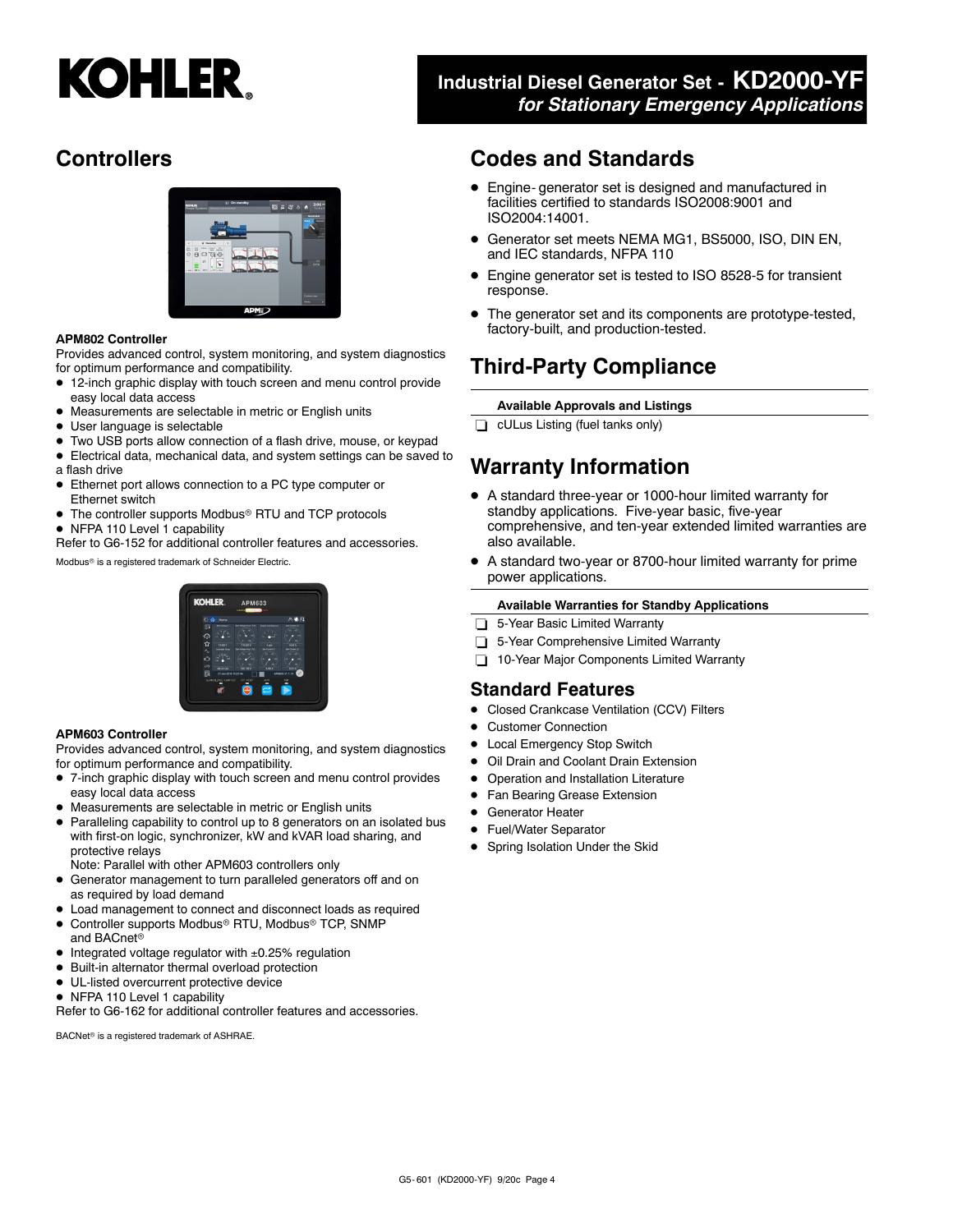

### **Industrial Diesel Generator Set - KD2000-YF** *for Stationary Emergency Applications*

#### **Available Options**

|         | <b>Circuit Breakers</b>                                                    |                | <b>Electrical System</b>                                       |
|---------|----------------------------------------------------------------------------|----------------|----------------------------------------------------------------|
|         | <b>Type</b><br>Rating                                                      | ◻              | Battery, AGM (kit with qty. 4)                                 |
| ப       | Magnetic Trip<br>80%<br>H                                                  | 0.             | <b>Battery Charger</b>                                         |
|         | <b>Thermal Magnetic Trip</b><br>100%<br>n                                  | $\Box$         | Battery Heater; 100 W, 120 V, 1Ph                              |
|         | Electronic Trip (LI)<br><b>Operation</b>                                   |                | <b>Battery Rack and Cables</b>                                 |
| l I     | <b>Electronic Trip with</b><br>Manual<br>n                                 |                | <b>Redundant Starters</b>                                      |
|         | Short Time (LSI)<br>Electrically Operated (for paralleling)<br>n           |                | <b>Fuel System</b>                                             |
| ப       | Electronic Trip with<br>Ground Fault (LSIG)                                | ΠL             | <b>Flexible Fuel Lines</b>                                     |
|         | <b>Circuit Breaker Mounting</b>                                            |                | Restriction Gauge (for fuel/water separator)                   |
|         | <b>Generator Mounted</b>                                                   |                |                                                                |
| ப       | <b>Remote Mounted</b>                                                      |                | Literature                                                     |
| ப       | Bus Bar (for remote mounted breakers)                                      | $\Box$         | <b>General Maintenance</b>                                     |
|         | <b>Enclosed Remote Mounted Circuit Breakers</b>                            | n              | <b>NFPA 110</b>                                                |
| ப       | NEMA 1 (15-5000 A)                                                         | n              | Overhaul                                                       |
|         | NEMA 3R (15-1200 A)                                                        |                | Production                                                     |
|         |                                                                            |                | <b>Miscellaneous</b>                                           |
|         | <b>Approvals and Listings</b>                                              | $\Box$         | Air Cleaner, Heavy Duty                                        |
| ப       | cULus Listing (fuel tanks only)                                            | $\Box$         | Air Cleaner Restriction Indicator                              |
|         | <b>Enclosed Unit</b>                                                       | LΙ             | Alternator Air Filter (will reduce generator set output by 5%) |
| ⊔       | Sound Level 1 Enclosure/Fuel Tank Package                                  |                | Automatic Oil Replenishment System                             |
|         | Sound Level 2 Enclosure/Fuel Tank Package                                  |                | Engine Fluids (oil and coolant) Added                          |
|         | <b>Open Unit</b>                                                           |                | Rated Power Factor Testing                                     |
| ⊔       | Exhaust Silencer, Critical (kits: PA-354880 qty. 3)                        |                | <b>Electrical Package</b>                                      |
| ப       | Exhaust Silencer, Hospital (kits: PA-354900 qty. 3)                        | ப              | Basic Electrical Package (select 1 Ph or 3 Ph)                 |
| ப       | Flexible Exhaust Connector, Stainless Steel                                | n              | Wire Alternator Heater (1 Ph)                                  |
|         |                                                                            | $\blacksquare$ | Wire Battery Charger (1 Ph)                                    |
|         | <b>Controller</b>                                                          | П              | Wire Block Heater (select 1 Ph or 3 Ph)                        |
| ப       | Input/Output, Digital                                                      | П              | Wire Controller Heater (1 Ph)                                  |
| ப       | Input/Output, Thermocouple (standard on 3300 V)<br>Load Shed (APM802 only) |                | <b>Warranty (Standby Applications only)</b>                    |
| $\perp$ | <b>Manual Key Switch</b>                                                   | П.             | 5-Year Basic Limited Warranty                                  |
| ப       | Remote Emergency Stop Switch                                               |                | 5-Year Comprehensive Limited Warranty                          |
| ப       | Lockable Emergency Stop Switch                                             |                | 10-Year Major Components Limited Warranty                      |
| ப       | Remote Serial Annunciator Panel                                            |                | Other                                                          |
|         | <b>Cooling System</b>                                                      | ⊔              |                                                                |
|         | Block Heater; 9000 W, 380 V, 3 Ph                                          | ◻              |                                                                |
| l I     | Required for ambient temperatures below $10^{\circ}$ C (50 $^{\circ}$ F).  |                |                                                                |

#### **Dimensions and Weights**

Overall Size, max., L x W x H, mm (in.): 6957 x 2852 x 3307 Weight, radiator model, max. wet, kg (lb.):

 $(273.9 \times 112.3 \times 130.2)$ <br>27033 (59596)



NOTE: This drawing is provided for reference only and should not be used for planning installation. Contact your local distributor for more detailed information.